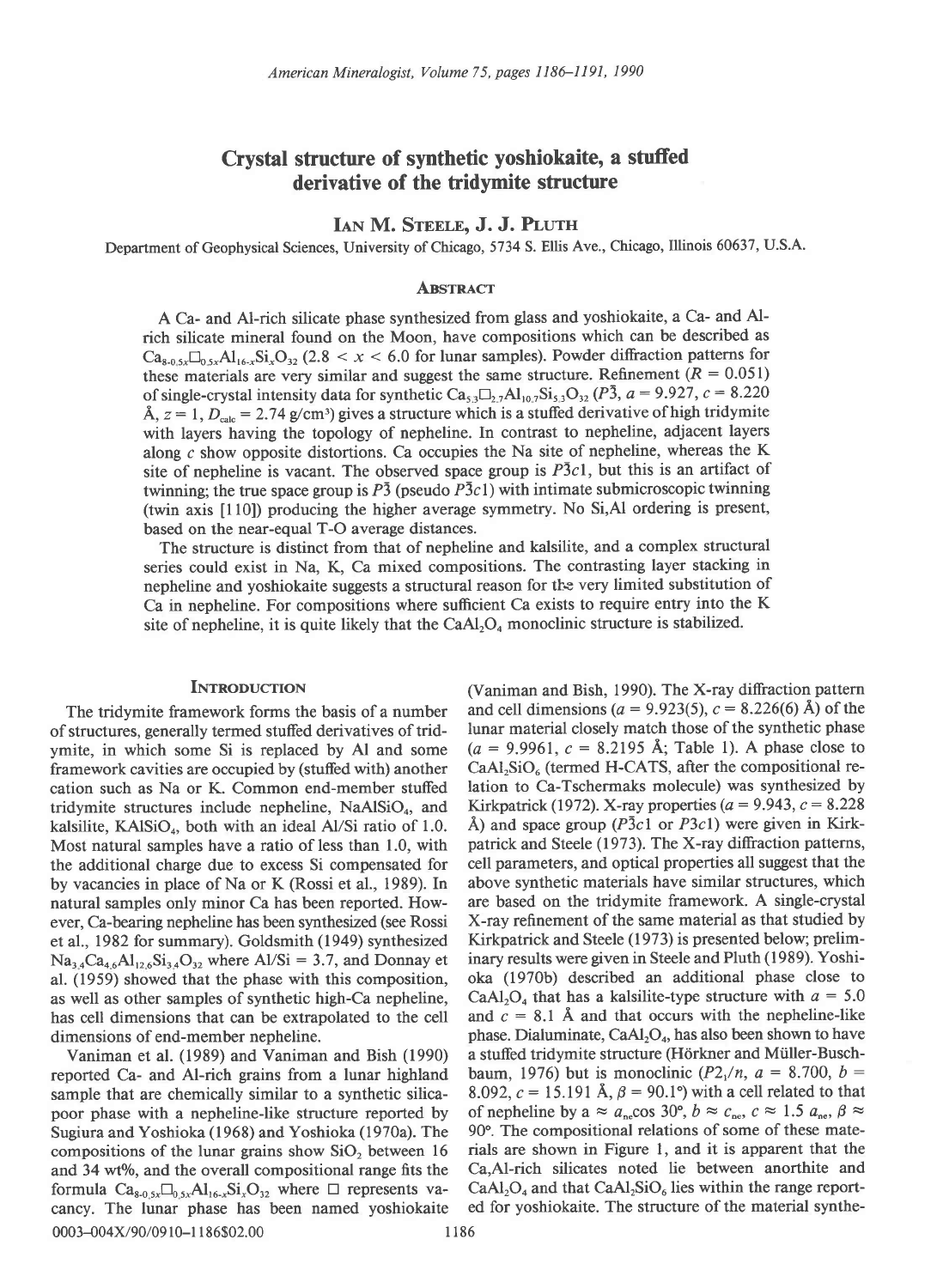| Synthetic<br>Yoshioka (1970a) |                 | Lunar<br>Vaniman et al.<br>(1989) |                  | Synthetic<br>Kirkpatrick<br>and Steele<br>(1973) |                         |
|-------------------------------|-----------------|-----------------------------------|------------------|--------------------------------------------------|-------------------------|
| d(A)                          | 11 <sub>0</sub> | d(A)                              | 1/1 <sub>0</sub> | d(A)                                             | II <sub>0</sub>         |
| 8.68                          | 31              | 8.54                              | 50               | 8.60                                             | 17                      |
| 5.00                          | 36              | 4.94                              | 26               | 4.98                                             | 18                      |
| 4.31                          | $\overline{2}$  | 4.29                              | 9                | 4.31                                             | 3                       |
| 4.11                          | 22              | 4.105                             | 12               | 4.12                                             | 11                      |
| 3.71                          | 9               | 3.709                             | 15               | 3.720                                            | 6                       |
| 3.28                          | 28              | 3.251                             | 14               | 3.258                                            | 18                      |
| 3.175                         | 11              | 3.168                             | 13               | 3.173                                            | 4                       |
| 3.041                         | 55              | 3.019                             | 24               | 3.033                                            | 32                      |
| 2.980                         | 100             | 2.972                             | 100              | 2.979                                            | 100                     |
| 2.886                         | 39              | 2.862                             | 20               | 2.874                                            | 28                      |
| 2.560                         | 5               |                                   |                  | 2.552                                            | $\overline{\mathbf{c}}$ |
| 2.499                         | 6               |                                   |                  | 2.487                                            |                         |
| 2.402                         | 8               |                                   |                  | 2.402                                            | $\frac{6}{3}$           |
| 2.362                         | 3               |                                   |                  | 2.350                                            | 3                       |
| 2.306                         | 35              | 2.297                             | 54               | 2.292                                            | 22                      |
| 2.165                         | 4               |                                   |                  | 2.151                                            | 1                       |
| 2.101                         | 15              | 2.093                             | 4                | 2.097                                            | 11                      |
| 2.074                         | 26              | 2.061                             | 20               | 2.065                                            | 18                      |
| 2.000                         | 11              | 2.000                             | 4                | 1.999                                            | 11                      |
|                               |                 |                                   |                  | 1.974                                            | $\overline{\mathbf{c}}$ |
|                               |                 |                                   |                  | 1.921                                            | 5                       |
|                               |                 |                                   |                  | 1.880                                            | 4                       |
| 1.856                         | 18              | 1.857                             | 8                | 1.856                                            | 12                      |
| 1.841                         | 11              | 1.830                             | 8                | 1.831                                            | 12                      |

TABLE 1. X-ray diffraction patterns for synthetic and natural yoshiokaite

sized by Kirkpatrick (1972) is shown to be an additional type of stufled tridymite with some structural features found in nepheline.

### EXPERIMENTAL DETAILS AND STRUCTURE DETERMINATION

Experimental details are summarized in Table 2 and the following provides additional details, particularly regarding the observed vs. true space group. From a gently crushed sample of 100% crystallized material, a crystal was selected that showed even extinction under crossed polars. Precession photographs showed diffraction symmetry 3m and systematic absences of  $l =$  odd for h $\delta$ diffractions, consistent with space group  $\overline{P}3c1$  or  $\overline{P}3c1$ (Kirkpatrick and Steele, 1973). For the 4708 diffraction intensities measured, 351 were systematically extinct in space group  $\overline{P}3c1$ . Of these extinct diffractions, 57 had intensities greater than  $3\sigma$  above background, suggesting violations of the  $c$  glide (see later). No corrections were made for absorption because of the low linear absorption coefficient and the irregular shape of the gain. The cell parameters were obtained by least-squares refinement using 20 centered diffractions (50  $<$  2 $\theta$   $<$  60), each the average of automatic centering of eight equivalent diffractions. The distribution of diffraction intensities corresponded to that of a centric structure.

Initial atom positions were obtained by symbolic addition, and the relation to the tridymite framework became obvious; however, the nepheline structure is not compatible with  $\overline{P}3c1$  symmetry in the neighborhood of



Fig. l. Compositional relations among some Ca- and Al-rich silicates. Small solid circles represent analyses of Vaniman et al. (1989) for yoshiokaite, shaded region is approximate range of material synthesized by Yoshioka (1970a), point labeled Ca- $AI<sub>2</sub>SiO<sub>6</sub>$  is composition synthesized by Kirkpatrick (1972). Other compositions: An = anorthite,  $Gr =$  grossular,  $Hb =$  hibonite,  $Wo =$  wollastonite,  $Geh =$  gehlenite.

the threefold axis because of the  $c$  glides. For this reason, as well as the violations of the  $P\bar{3}c1$  space group, refinement was continued in  $\overline{P3}$ , which is not inconsistent with the nepheline structure. Refinement of the tetrahedral framework gave an  $R$  value below 0.20, and difference-Fourier maps showed the position of the Ca in the Na site of nepheline. Upon addition of the Ca, appropriate scattering factors, and anisotropic thermal parameters, the  $R$  value dropped to below 0.06, with a difference-Fourier synthesis showing a complex distribution of electron density on the threefold axis. The T-O framework distances showed no obvious differences, and a disordered Si-Al T-site population was assumed. Efforts to fit the remaining electron density on the threefold axis required assigning Si and O sites with half occupancy on this axis and resulted in a final R value of 0.051. Posi-

TABLE 2. Experimental details for synthetic yoshiokaite

| (A) Crystal-cell data                |                                                                                              |  |  |  |  |
|--------------------------------------|----------------------------------------------------------------------------------------------|--|--|--|--|
| a (Å)                                | 9.927(1)                                                                                     |  |  |  |  |
|                                      | 8.220(2)                                                                                     |  |  |  |  |
|                                      | 701.5(2)                                                                                     |  |  |  |  |
| Space group (observed)               | P3cl, hexagonal                                                                              |  |  |  |  |
| Space group (actual)                 | P3, hexagonal                                                                                |  |  |  |  |
| z                                    |                                                                                              |  |  |  |  |
| Formula                              | $Ca5, A10$ , $Si5, O32$                                                                      |  |  |  |  |
| $D_{\rm{cav}}$ (q·cm <sup>-3</sup> ) | 2.74                                                                                         |  |  |  |  |
|                                      | 18.9                                                                                         |  |  |  |  |
| (B)                                  |                                                                                              |  |  |  |  |
| Crystal size                         | Irregular, $0.1 \times 0.1 \times 0.2$ mm                                                    |  |  |  |  |
| Diffractometer                       | Picker, Krisel control                                                                       |  |  |  |  |
| Monochromator                        | Graphite                                                                                     |  |  |  |  |
| Radiation                            | $MoK\alpha$                                                                                  |  |  |  |  |
| Scan type                            | $A-2A$                                                                                       |  |  |  |  |
| $2\theta$ range                      | $3.0 - 80.0$                                                                                 |  |  |  |  |
| Diffractions measured                | 4708                                                                                         |  |  |  |  |
| Unique diffractions                  | 2890                                                                                         |  |  |  |  |
| Refinement of the structure          |                                                                                              |  |  |  |  |
| R 0.051                              | $R = \Sigma (  F_{\rm o}   -   F_{\rm o}  )/\Sigma F_{\rm o}$                                |  |  |  |  |
| R. 0.049                             | $R_{\nu} = [\Sigma \text{ W}( F_{\rm o}  -  F_{\rm o} )^2/\Sigma \text{ W} F_{\rm o}^2]^2$ , |  |  |  |  |
|                                      | $w = \sigma^{-2}(F)$                                                                         |  |  |  |  |
| Variable parameters                  | 96                                                                                           |  |  |  |  |
| Goodness of fit (GOF)                | 2.82                                                                                         |  |  |  |  |
|                                      | $C(\AA)$<br>$V(\AA^3)$<br>$\mu$ (cm <sup>-1</sup> )<br><b>Intensity measurements</b><br>(C)  |  |  |  |  |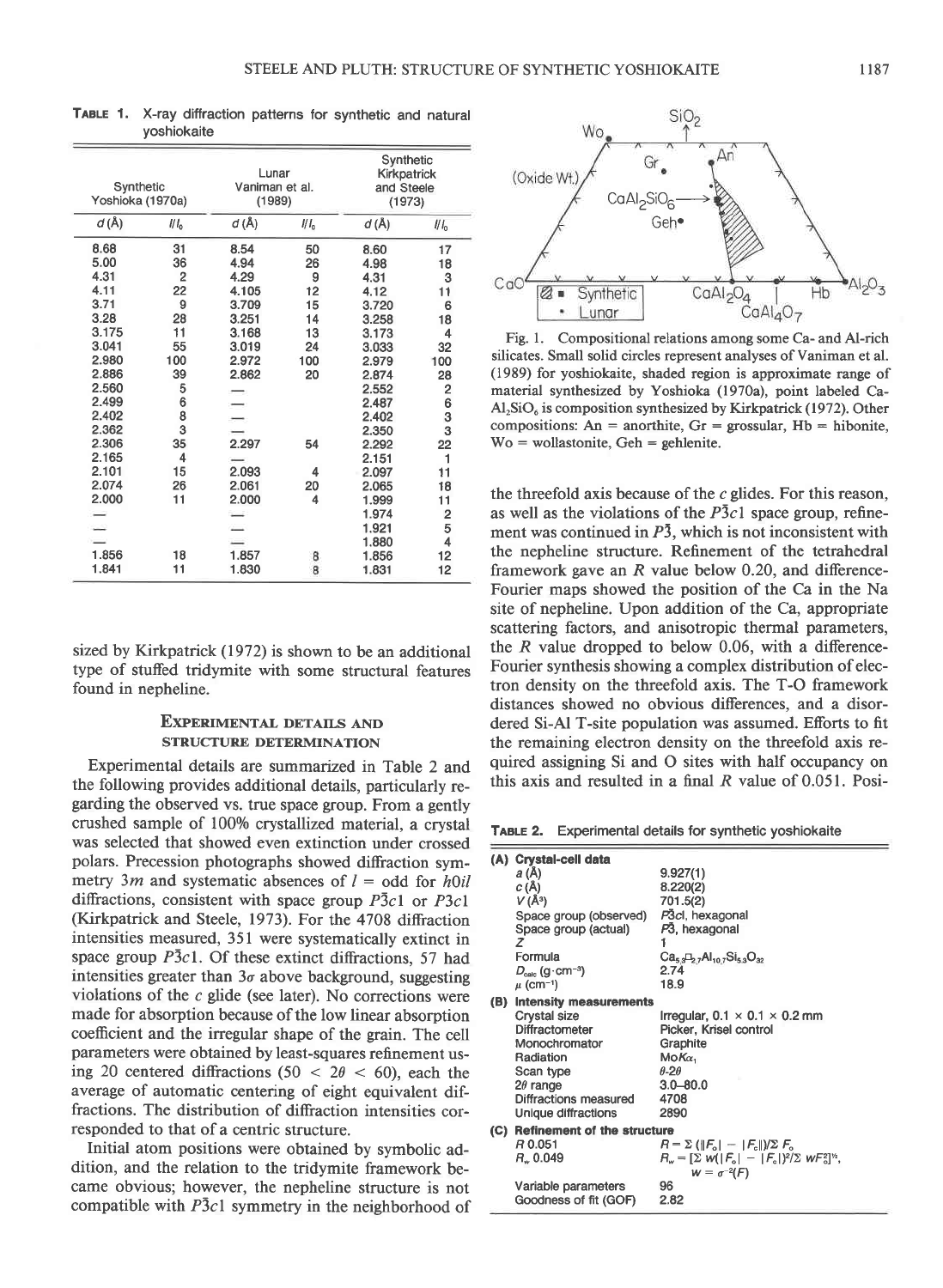| Atom           |            | $\pmb{\times}$ | y          | $\boldsymbol{z}$ |              | $U_{eq}$     |
|----------------|------------|----------------|------------|------------------|--------------|--------------|
| T1             | 0.67620(5) |                | 0.75715(5) | $-0.06751(6)$    |              | 0.0089(1)    |
| T <sub>2</sub> | 0.75703(5) |                | 0.67636(5) |                  | 0.56732(6)   | 0.0090(1)    |
| T <sub>3</sub> | 1/3        |                | 2/3        | 0.9618(3)        |              | 0.0137(4)    |
| T3'            | 1/3        |                | 2/3        | 0.0421(2)        |              | 0.0059(3)    |
| <b>T4</b>      | 1/3        |                | 2/3        | 0.5407(2)        |              | 0.0058(3)    |
| T4'            | 1/3        |                | 2/3        | 0.4606(3)        |              | 0.0138(4)    |
| O <sub>1</sub> | 0.2816(1)  |                | 0.0567(1)  | 0.0762(1)        |              | 0.0164(4)    |
| O <sub>2</sub> | 0.0556(1)  |                | 0.2814(1)  | 0.4241(1)        |              | 0.0163(4)    |
| O <sub>3</sub> | 0.5134(1)  |                | 0.3560(2)  | 0.0028(2)        |              | 0.0292(5)    |
| O <sub>4</sub> | 0.3556(2)  |                | 0.5132(1)  | 0.4957(2)        |              | 0.0301(5)    |
| O <sub>5</sub> | 0.6827(1)  |                | 0.0004(1)  | 0.2508(2)        |              | 0.0186(4)    |
| O <sub>6</sub> | 1/3        |                | 2/3        | 0.2501(7)        |              | 0.035(2)     |
| O6'            | 2/3        |                | 1/3        | 0.2573(7)        |              | 0.038(2)     |
| Ca             | 0.44328(5) |                | 0.00004(6) |                  | 0.25008(5)   | 0.0230(2)    |
| Atom           | $U_{11}$   | $U_{22}$       | $U_{33}$   | $U_{12}$         | $U_{13}$     | $U_{23}$     |
| T1             | 0.0079(2)  | 0.0087(2)      | 0.0108(2)  | 0.0048(1)        | 0.0002(1)    | $-0.0009(1)$ |
| T <sub>2</sub> | 0.0086(2)  | 0.0079(2)      | 0.0111(2)  | 0.0046(1)        | 0.0010(1)    | $-0.0002(1)$ |
| T <sub>3</sub> | 0.0072(4)  | $U_{11}$       | 0.027(1)   | $1/2U_{11}$      | 0            | 0            |
| T3'            | 0.0054(4)  | $U_{11}$       | 0.0070(6)  | $1/2U_{11}$      | n            | ٥            |
| <b>T4</b>      | 0.0046(3)  | $U_{11}$       | 0.0083(6)  | $1/2U_{11}$      | 0            | n            |
| T4'            | 0.0085(4)  | $U_{11}$       | 0.025(1)   | $1/2U_{11}$      | o            |              |
| 01             | 0.0189(5)  | 0.0161(5)      | 0.0147(5)  | 0.0092(4)        | 0.0014(4)    | $-0.0002(4)$ |
| O <sub>2</sub> | 0.0164(5)  | 0.0181(5)      | 0.0150(5)  | 0.0090(4)        | $-0.0015(4)$ | $-0.0019(4)$ |
| O <sub>3</sub> | 0.0129(5)  | 0.0153(5)      | 0.060(1)   | 0.0075(4)        | 0.0088(6)    | 0.0099(6)    |
| O <sub>4</sub> | 0.0160(5)  | 0.0129(5)      | 0.062(1)   | 0.0074(4)        | $-0.0111(6)$ | $-0.0116(6)$ |
| O <sub>5</sub> | 0.0193(5)  | 0.0200(5)      | 0.0174(5)  | 0.0104(4)        | $-0.0003(4)$ | 0.0013(4)    |
| O <sub>6</sub> | 0.042(2)   | $U_{11}$       | 0.020(2)   | $1/2U_{11}$      | 0            | 0            |
| O <sub>6</sub> | 0.047(2)   | $U_{11}$       | 0.021(2)   | $1/2U_{11}$      | n            | O            |
| Ca             | 0.0192(2)  | 0.0425(3)      | 0.0151(2)  | 0.0214(2)        | $-0.0023(1)$ | $-0.0043(1)$ |

TABLE 3. Positional, anisotropic displacement, and equivalent isotropic displacement parameters for yoshiokaite

tional and thermal parameters for this structure are given in Table 3, and bond distances from central cations in Table 4. A copy of the observed and calculated structure factors (Table 5) is available.<sup>1</sup>

#### **DESCRIPTION OF STRUCTURE**

A polyhedral diagram is shown in Figure 2 that illustrates the relation between tridymite and a single nepheline layer (layer type A), which is the basis of the yoshiokaite structure. To generate the nepheline structure, two of the modified tridymite layers of Figure 2 are stacked along c so that they are almost completely superimposed, giving rise to the stacking sequence  $\cdots$  AAAAA  $\cdots$ . In the case of yoshiokaite, a second layer (layer type B), with an opposite sense of rotation (Fig. 3), is stacked along  $c$ to give the stacking sequence  $\cdots$  ABABABA  $\cdots$ . Figure 4 illustrates a section of the structure parallel to  $c$ , including the two threefold axes. The tetrahedra sharing apical O4 atoms are carried over from the tridymite structure, but to satisfy the refinement, they are repeated to give a face-sharing geometry at  $z = \frac{1}{2}$ . The occupancy of T2, T2', and O4 are near 0.5, suggesting that this fea-

ture is generated by two crystal orientations of equal volume. The acceptable distance and angular relationships in the remaining portion of the structure require that these two orientations contain most features of the structure as a continuous unit. An important point to note is that all atoms except those located on the threefold axis obey  $P\bar{3}c1$  symmetry and hence lead to the original space-group identification (Kirkpatrick and Steele, 1973). The atomic configuration along the threefold axis, including the half occupancy and the apparent face-sharing tetrahedra, is most easily explained by a [110] twin axis, which is in fact a symmetry element of the  $P3c1$  space group and

TABLE 4. Bond lengths for yoshiokaite

| T1-01      | 1.680(2) | T2-05  | 1.684(2) | T3-03     | 1.671(2) |
|------------|----------|--------|----------|-----------|----------|
| $-01$      | 1.698(1) | $-O2$  | 1.687(1) | $-O3$     | 1.671(2) |
| $-OS$      | 1.692(1) | $-02$  | 1.692(2) | $-O3$     | 1.671(2) |
| $-O3$      | 1.724(1) | $-O4$  | 1.719(1) | $-OS$     | 1.802(6) |
| Mean       | 1.699    |        | 1.696    |           | 1.704    |
| $T3' - O3$ | 1.686(2) | T4-06' | 1.661(6) | $T4'$ -04 | 1.671(2) |
| -03        | 1.687(2) | $-O4$  | 1.687(2) | $-O4$     | 1.671(2) |
| $-O3$      | 1.687(2) | $-O4$  | 1.687(2) | $-O4$     | 1.671(2) |
| $-OG$      | 1.710(6) | $-O4$  | 1.687(2) | $-OS$     | 1.730(6) |
| Mean       | 1.693    |        | 1.680    |           | 1.686    |
| $Ca-O1$    | 2.416(2) | -04    | 2.492(2) |           |          |
| $-O2$      | 2.412(2) | $-O4$  | 2.718(2) |           |          |
| $-O3$      | 2.482(2) | $-OS$  | 2.375(2) |           |          |
| $-O3$      | 2.726(2) | $-OB$  | 2.921(1) |           |          |
|            |          | Mean   | 2.568    |           |          |
|            |          |        |          |           |          |

Note: Ca occupancy set at 0.92, and occupancy of T3, T3', T4, T4', O6, and O6' all set to 0.5; the inclusion of T3', T4', and O6' in the table is only to satisfy the refinement and does not represent the actual structure (see text). Estimated standard errors refer to the last digit, and identities are noted.

<sup>&</sup>lt;sup>1</sup> A copy of Table 5 may be ordered as Document AM-90-438 from the Business Office, Mineralogical Society of America, 1130 Seventeenth Street NW, Suite 330, Washington, DC 20036, U.S.A. Please remit \$5.00 in advance for the microfiche.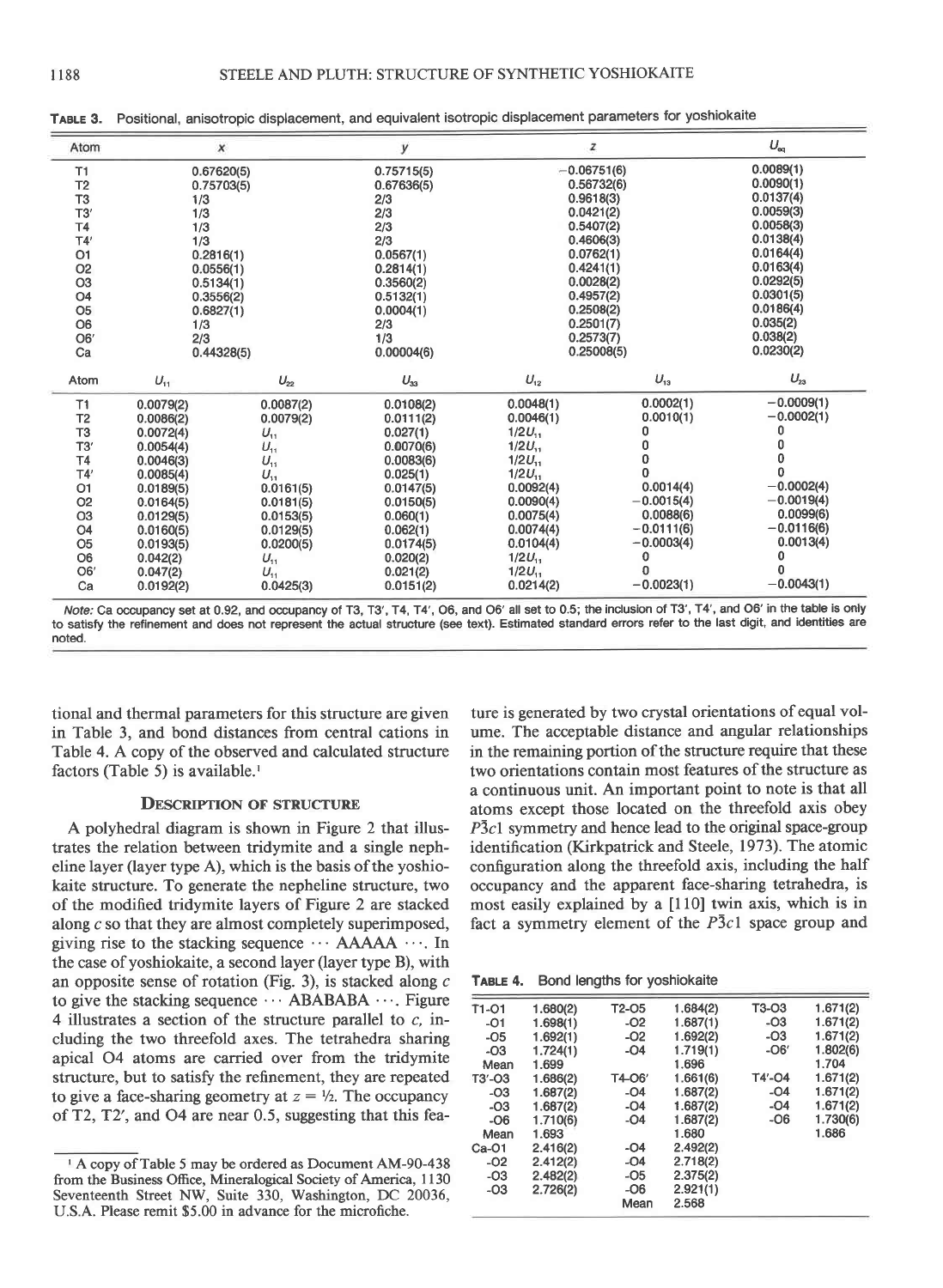

Fig. 2. Polyhedra projection parallel to  $c$  illustrating the relation between high tridymite and a single layer of nepheline. For nepheline, half the Si is replaced by Al with charge balance by Na and K. The resulting distortion within one layer is basically a 20'rotation of every other six-membered ring and a compression of the alternate six-membered rings to a near-rectangular shape. For the ideal composition, Na lies above and below the rectangular six-membered ring, and K above and below the hexagonal six-membered ring. This single nepheline layer (layer A) represents the basic unit of the yoshiokaite structure. The cell shown for tridymite has translation  $2a_{\text{tid}}$  to correspond to that of nepheline.

would effectively superpose the reciprocal lattice of the twin components. Because the structure has a symmetry so close to  $\overline{P}3c1$ , the twinned individuals form a continuous structure only differing by the tetrahedral orientations on the threefold axis. The violations of the  $c$  glide of  $\overline{P}3c1$  result from the departure from  $\overline{P}3c1$  for only those Si and O atoms located on the threefold axis.

The structure as proposed by Yoshioka (1970a) is closely related to the structure of nepheline, which in turn is based on the tridymite structure. Figure 2 shows the basic relationships among the three structures. Whereas the six-membered rings formed by six tetrahedra in tridy-



Fig. 3. Polyhedra projection parallel to  $c$  of the two layers composing yoshiokaite. Layer I (layer A) is similar except in detail to the nepheline layer of Figure 2. Layer 2 (layer B) is similar to the nepheline layer but with an opposite sense of rotation. Abbreviations:  $cw = clockwise$ :  $ccw = counter clockwise$ .



Figure 4. Section parallel to  $c$  of yoshiokaite and including the two threefold axes of  $P\bar{3}$ . The atoms lying on these axes and those forming coordination polyhedra with these atoms are included and the elevation above or below the plane indicated with  $+$  or  $-$ . The tetrahedral cations, T2 and T2', as well as the apical oxygen 04, show an occupancy of 0.5. This refinement result requires that the tetrahedra share faces.

mite superpose in projection parallel to  $c$ , the six-membered rings in yoshiokaite are alternatively rotated about 20'clockwise and then counterclockwise about the c axis. The surrounding six six-membered rings are consequently distorted from the ideal hexagonal geometry of tridy-

| $d (\AA)$ | hkl | RT | 550       | 705 | 900 | RT |
|-----------|-----|----|-----------|-----|-----|----|
| 8.60      | 100 |    | (doublet) |     |     |    |
| 4.98      | 110 |    |           |     |     |    |
| 4.12      | 002 |    |           |     |     |    |
| 3.258     | 210 |    |           |     |     |    |
| 3,033     | 211 |    |           |     |     |    |
| 2.979     | 022 |    |           |     |     |    |
| 2.874     | 030 |    |           |     |     |    |
| 2.292     | 311 |    |           |     |     |    |
| 2.097     | 213 |    |           |     |     |    |
| 2.065     | 004 |    |           |     |     |    |
| 1,999     | 104 |    |           |     |     |    |
| 1.831     | 411 |    |           |     |     |    |

Fig. 5. Qualitative representation of intensity changes of X-ray diffractions as a function of temperature for  $CaAl<sub>2</sub>SiO<sub>6</sub>$ from 23 °C to 900 °C and return to 23 °C (= RT). The ordinate within each box represents intensity increasing upward. A light line indicates a weak or diffuse line, whereas a heavy line with a positive slope indicates an intensity increasing with T and a solid line with negative slope an intensity decreasing with  $T$ . Discontinuities indicate phase changes at 550 and 705  $\degree$ C, and the relative positions of lines for the two phases indicate the relative intensity at the phase change.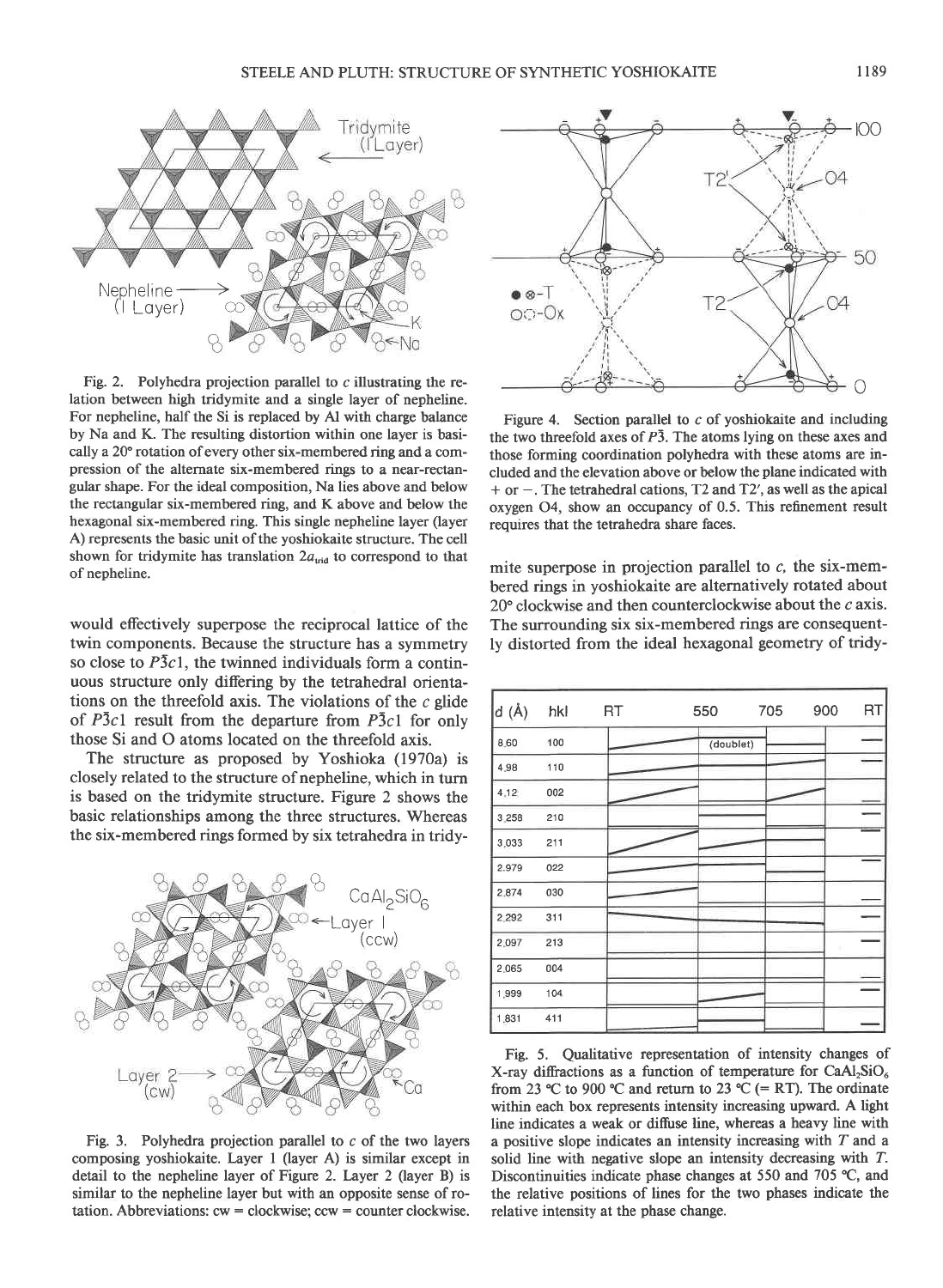







Fig. 6. Polyhedra projections of nepheline, yoshiokaite (CaAl<sub>2</sub>SiO<sub>6</sub>), kalsilite, and CaAl<sub>2</sub>O<sub>4</sub> structures. Top left: nepheline composed of two layers similar to that shown in Figure 2; Top right: CaAl<sub>2</sub>SiO<sub>6</sub> composed of the two layers shown in Figure 3; Middle: kalsilite layer units and resulting structure; Bottom: CaAl<sub>2</sub>O<sub>4</sub> layer units projected parallel to b with a horizontal and c vertical, and resulting two-layer structure. For each projection, the cell edges corresponding to the cell  $a = 10.0 \text{ Å}$  are indicated by heavy lines. For kalsilite, a is actually half this value, as shown by light lines, and for  $CaAl<sub>2</sub>O<sub>4</sub>$  the monoclinic cell projected parallel to b is shown by light lines.

6